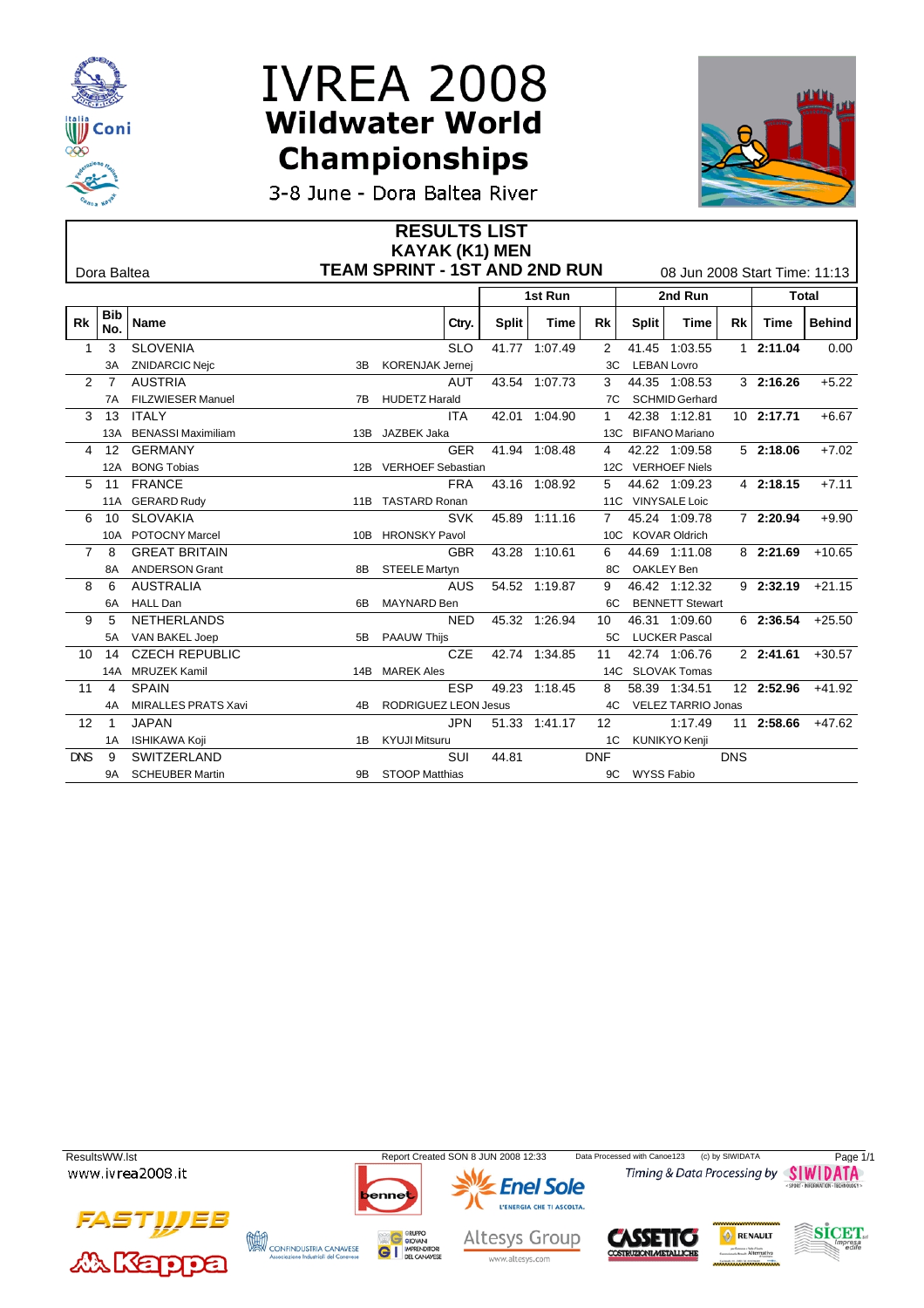



**3-8 June - Dora Baltea River** 

|            | Dora Baltea |                           | <b>RESULTS LIST</b><br><b>KAYAK (K1) WOMEN</b> | <b>TEAM SPRINT - 1ST AND 2ND RUN</b><br>08 Jun 2008 Start Time: 16:25 |              |         |            |         |                       |            |           |               |
|------------|-------------|---------------------------|------------------------------------------------|-----------------------------------------------------------------------|--------------|---------|------------|---------|-----------------------|------------|-----------|---------------|
|            |             |                           |                                                |                                                                       |              | 1st Run |            | 2nd Run |                       |            | Total     |               |
| <b>Rk</b>  | Bib<br>No.  | <b>Name</b>               |                                                | Ctry.                                                                 | <b>Split</b> | Time    | Rk         | Split   | Time                  | Rk         | Time      | <b>Behind</b> |
|            | 38          | <b>FRANCE</b>             |                                                | <b>FRA</b>                                                            | 50.77        | 1:17.16 | 3          | 49.46   | 1:14.54               |            | 2:31.70   | 0.00          |
|            | 38A         | <b>GASTINEAU Nathalie</b> |                                                | 38B PARAGE Laetitia                                                   |              |         |            |         | 38C MARZOLF Helgard   |            |           |               |
|            | -35         | <b>GREAT BRITAIN</b>      |                                                | <b>GBR</b>                                                            | 49.29        | 1:15.16 | 2          |         | 49.81 1:23.07         |            | 2 2:38.23 | $+6.53$       |
|            |             | 35A OUGHTON Jessica       |                                                | 35B HYSLOP Sandra                                                     |              |         |            |         | 35C FELINGEROVA Radka |            |           |               |
|            | 36          | <b>GERMANY</b>            |                                                | <b>GER</b>                                                            | 48.38        | 1:14.09 |            |         | 48.72 1:30.62         |            | 4 2:44.71 | $+13.01$      |
|            |             | 36A FUESSER Sabine        | 36B                                            | STOEBERL Manuela                                                      |              |         |            |         | 36C KASSNER Silke     |            |           |               |
|            | -37         | <b>CZECH REPUBLIC</b>     |                                                | CZE                                                                   | 50.58        | 1:19.41 |            | 49.33   | 1:28.28               |            | 3 2:47.69 | $+15.99$      |
|            |             | 37A SLOVAKOVA Petra       |                                                | 37B VACIKOVA Katerina                                                 |              |         |            |         | 37C ZASTEROVA Anna    |            |           |               |
|            | 5 34        | ITALY                     |                                                | <b>ITA</b>                                                            | 53.41        | 1:20.27 | 5          | 53.53   |                       | <b>DNF</b> |           |               |
|            |             | 34A RISSO Viola           |                                                | 34B BIANCHI Cristina                                                  |              |         |            |         | 34C MEROLA Andrea     |            |           |               |
| <b>DNS</b> | 33          | <b>JAPAN</b>              |                                                | <b>JPN</b>                                                            |              |         | <b>DNF</b> |         |                       | <b>DNS</b> |           |               |
|            |             | 33A SASAO Hiroko          |                                                | 33B HATA Yoshie                                                       |              |         |            |         | 33C NAKASHIMA Akiko   |            |           |               |

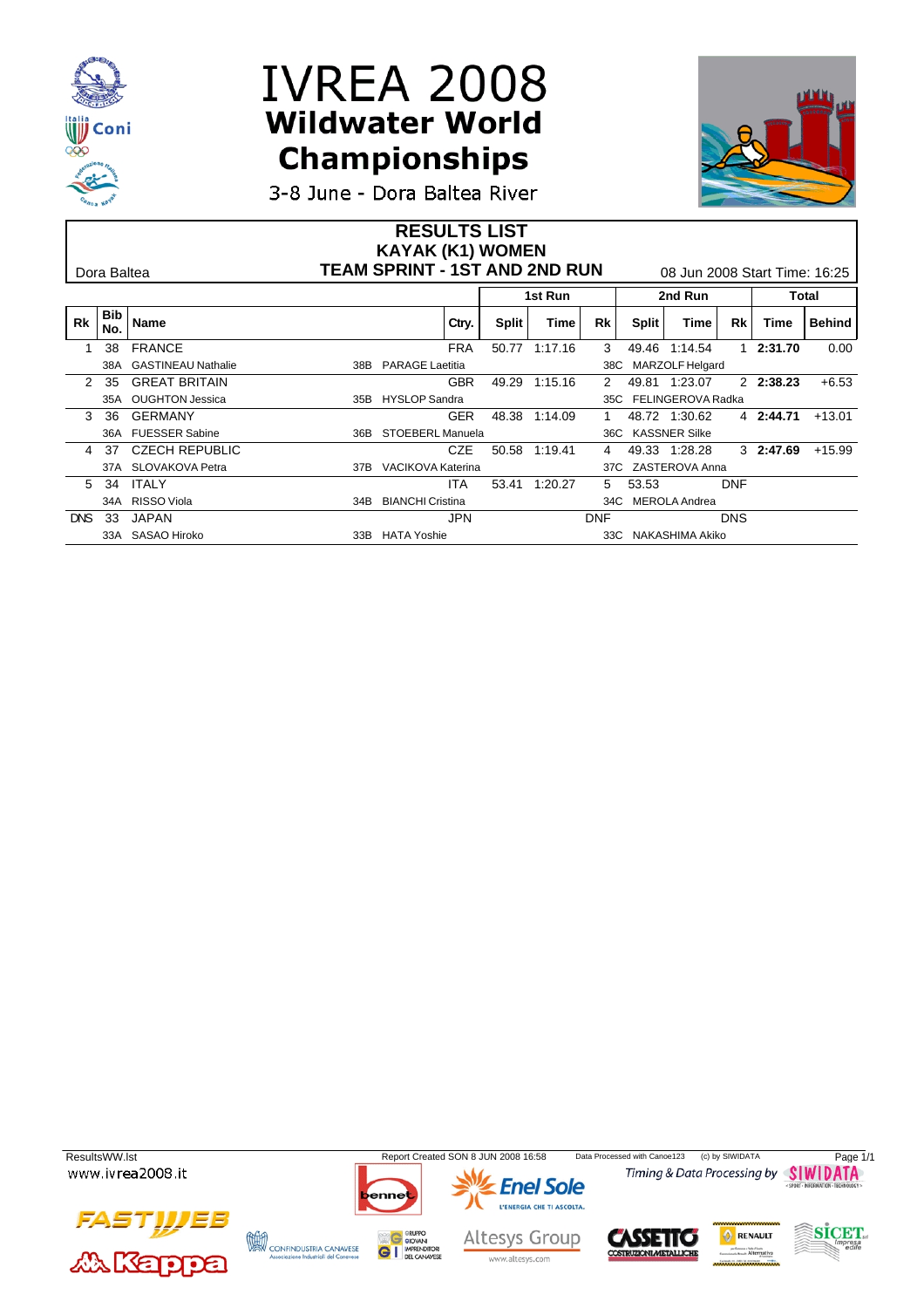



3-8 June - Dora Baltea River

| <b>TEAM SPRINT - 1ST AND 2ND RUN</b><br>08 Jun 2008 Start Time: 11:39<br>Dora Baltea                          |
|---------------------------------------------------------------------------------------------------------------|
| 2nd Run<br>1st Run<br>Total                                                                                   |
| Bib<br><b>Rk</b><br>Name<br>Rk<br>Behind<br>Ctry.<br>Split<br>Split<br>Rk<br>Time<br>Time<br>Time<br>No.      |
| <b>FRANCE</b><br>22<br><b>FRA</b><br>46.28<br>1:24.05<br>0.00<br>3<br>47.69<br>1:14.96<br>2:39.01             |
| <b>ALZINGRE Guillaume</b><br>22B BRODIEZ Marc<br>22C CLAUDEPIERRE Yann<br>22A                                 |
| <b>CZE</b><br><b>CZECH REPUBLIC</b><br>1:23.35<br>48.75 1:16.17<br>2 2:39.52<br>$+0.51$<br>46.11<br>2 21<br>2 |
| 21A STASTNY Jan<br>21B UNCAJTIK Lukas<br>21C RYGEL Marek                                                      |
| <b>GERMANY</b><br><b>GER</b><br>46.68<br>54.70 1:21.55<br>32:39.80<br>$+0.79$<br>1:18.25<br>19                |
| 19A WEBER Normen<br>19B PESCH Dominik<br>19C ROHN Julian                                                      |
| CROATIA<br>4 2:52.39<br>CRO<br>1:02.35<br>53.87 1:23.42<br>$+13.38$<br>1:28.97<br>4 17<br>4                   |
| 17A GOJIC Igor<br>17B MILIHRAM Emil<br>17C MARTINCEVIC Sinisa                                                 |
| ITALY<br><b>ITA</b><br>51.56<br>1:32.65<br><b>DNF</b><br>5 20<br>59.31<br>5                                   |
| 20B ROGAI Martino<br>20C SALOGNI Marco<br>20A VIOLA Ferdinando                                                |
| UNITED STATES OF AMERICA<br><b>DNS</b><br>DNS<br><b>USA</b><br><b>DNF</b><br>18                               |
| 18A WIER Tom<br>PINYERD Jon<br>18C DITTY Jack<br>18B                                                          |

ResultsWW.lst Report Created SON 8 JUN 2008 12:36 Data Processed with Canoe123 (c) by SIWIDATA Page 1/1<br>WWW.ivrea 2008.it Timing & Data Processing by SIWIDATA **Enel Sole** Data Processed with Canoe123 (c) by SIWIDATA L'ENERGIA CHE TI ASCOLTA. F IJE 3 **SICET** RENAULT **CONFINDUSTRIA CANAVESE**<br>Associazione Industriali del Canavese Altesys Group **SSETTO GI** IMPRENDITOR **RUZIONI METALLICHE** www.altesys.com **AAKappa**